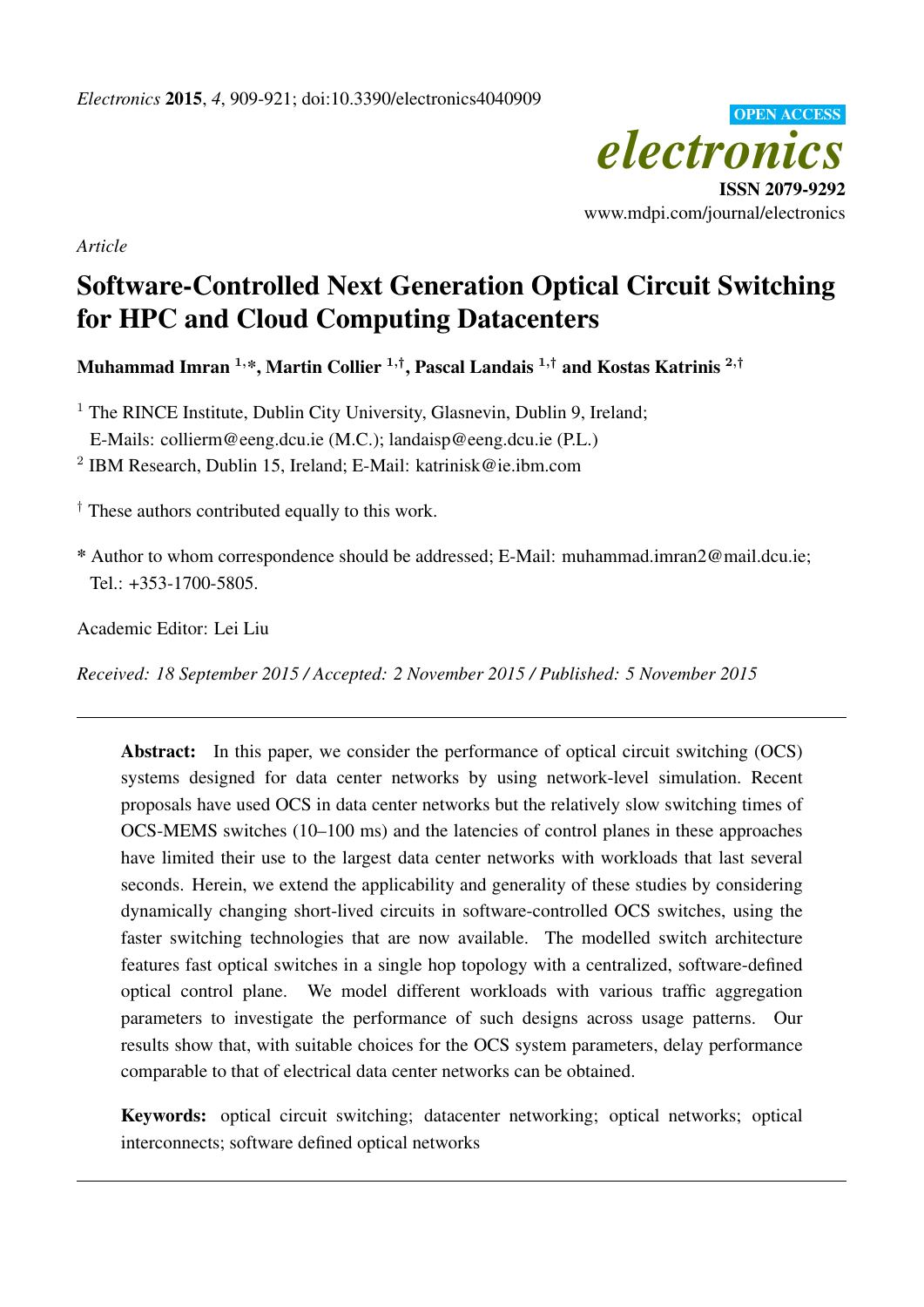## 1. Introduction

In recent years we have witnesed an unprecedented growth in internet traffic due to the advent of new applications which are based on high performance computing (HPC) and cloud computing infrastructure in data centers. Social networks, multimedia gaming and streaming applications, website searching, scientific calculations/computations and distributed services are some examples of bandwidth-hungry applications, and their bandwidth demand is increasing exponentially. Today's data centers comprise thousands of servers with high speed links and are interconnected via switches and routers. As the size and complexity of data center deployments increase, meeting their high bandwidth requirements is a challenge.

Optical networks for data centers have gained significant attention over the last few years due to the potential and benefits of using optical components. The microelectromechanical system (MEMS) optical cross connect (OXC) or OCS switch has been used in the backbone optical network for many years. The attractions of MEMS switches include: (a) excellent power efficiency due to the use of passive switching; (b) high port density; (c) low insertion loss and crosstalk; (d) absence of transceivers due to using all optical switching; (e) lower cost; (f) support of bidirectional communication; and (g) data rate independence. They are also highly scalable and are commercially available e.g., 3D-MEMS [\[1\]](#page-11-0). Hybrid designs for data center networks that use OCS in conjunction with other technologies have been proposed [\[2](#page-11-1)[–7\]](#page-11-2). Helios and cThrough [\[2,](#page-11-1)[3\]](#page-11-3) propose using OCS in conjunction with traditional electrical packet switching (EPS) while the LIGHTNESS project [\[4,](#page-11-4)[5\]](#page-11-5) employs OCS together with optical packet switching (OPS). The Hydra and OSA [\[6,](#page-11-6)[7\]](#page-11-2) augment OCS with a multi-hopping technique. A major issue with these interconnects has been their slow reconfiguration time due to the limitation of 3D-MEMS technology. This reconfiguration time is influenced by two factors: (1) the switching time of the 3D-MEMS switch, *i.e.*, 10–100 ms, and (2) the software/control plane overhead required for the estimation of traffic demand and the calculation of a new OCS topology, *i.e.*, 100 ms to 1 s. Consequently, the control plane can only support applications that have high traffic stability, *i.e.*, workloads that last several seconds [\[2\]](#page-11-1).

Fast optical switching technologies have become available that improve upon the 3D-MEMS OCS switch [\[8](#page-11-7)[–12\]](#page-12-0). These switches can be built using technologies such as arrayed waveguide grating routers (AWGRs), semiconductor optical amplifiers (SOAs),  $1 \times N$  photonic switches and wavelength selective switches (WSSs). An AWGR switch is a wavelength router that works in conjunction with tunable wavelength converters (TWCs) or tunable lasers (TLs). An SOA is an amplifier that also works as a gate switch. It provides ON/OFF switching. Photonic switches with  $1 \times N$  configurations are available and they can be used in the Spanke architecture [\[13\]](#page-12-1) to enable a large switching fabric. AWGR, SOA and photonic switches have switching times in the range of a few nanoseconds, much faster than the 3D-MEMS switch's tens of milliseconds. WSSs divide an incoming set of wavelengths to a different set of outgoing wavelengths. The switching time of WSSs is few microseconds [\[11\]](#page-11-8).

In this paper, we evaluate the performance of an enhanced OCS, suitable for use in HPC and in data center networks, that makes use of the faster switching technologies that are now available. We use network-level simulation of short-lived circuits to demonstrate its performance in demanding traffic scenarios. The modelled switch architecture features fast optical switches in a single hop topology with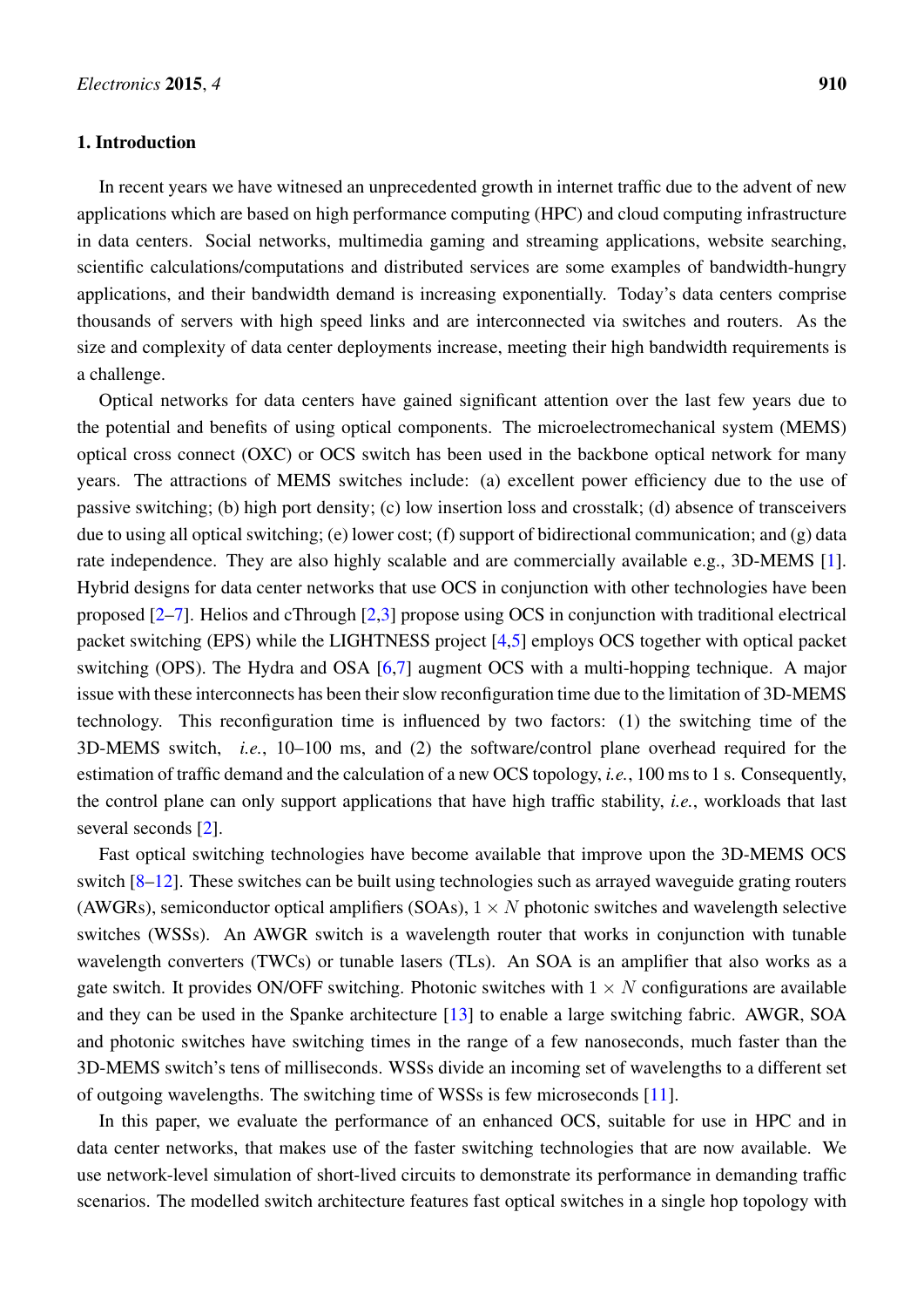a centralized software-defined optical control plane that uses control packets. The round trip time (RTT) of control packets is high if used in the backbone optical network or in data centers using 3D MEMS. The RTT in our design is lower for several reasons: (1) the propagation delay is negligible; (2) faster optical switches are used at the core; (3) a fast optical control plane is used; (4) processing of the control packet is rapid and (5) a single hop topology is used [\[14\]](#page-12-2). Operational parameters of our system, specifically the traffic aggregation time, can be tuned to better accommodate circuits of various durations and we investigate the effect of such tuning on OCS performance with various workloads. Our results show that, with suitable choices for the OCS system parameters, delay performance comparable to that of an electrical data center network can be achieved.

The remainder of this article is structured as follows. Section 2 describes the OCS design being modelled. We discuss the scenarios used in performance evaluation in Section 3 and present the results obtained in Section 4. Section 5 contains our conclusions.

# 2. OCS for Data Center Network

We employ OCS in the proposed data center network architecture. We aggregate packet traffic to create circuits of short duration. A control packet is created to request the allocation of resources needed to establish the circuit from the controller by using a two-way reservation process similar to that proposed for optical burst switching networks [\[15\]](#page-12-3). Although such two-way reservation is not feasible in a longhaul backbone network, in data centers it is suitable for the reasons presented earlier. The controller assigns resources and sends the control packet back to the originating node as an acknowledgement. The data packets in the circuit are then transmitted on the pre-established path configured by the controller.

This architecture is shown in Figure [1a](#page-2-0). The proposed topology has two layers, *i.e.*, edge and core. The edge contains electronic Top of the Rack (ToR) switches while the core comprises a group of fast optical switches. Servers in each rack are connected to the ToR switches using bidirectional optical fibers. The ToR switches are linked to the optical switches using unidirectional optical fibers.

<span id="page-2-0"></span>

Figure 1. (a) Topology Diagram for Data Center Network and (b) Design of ToR switches.

The proposed design features separate control and data planes. The control plane comprises a centralized controller. The controller performs routing, scheduling and switch configuration functions. It receives connection setup requests from all ToR switches, finds routes, assigns timeslots to the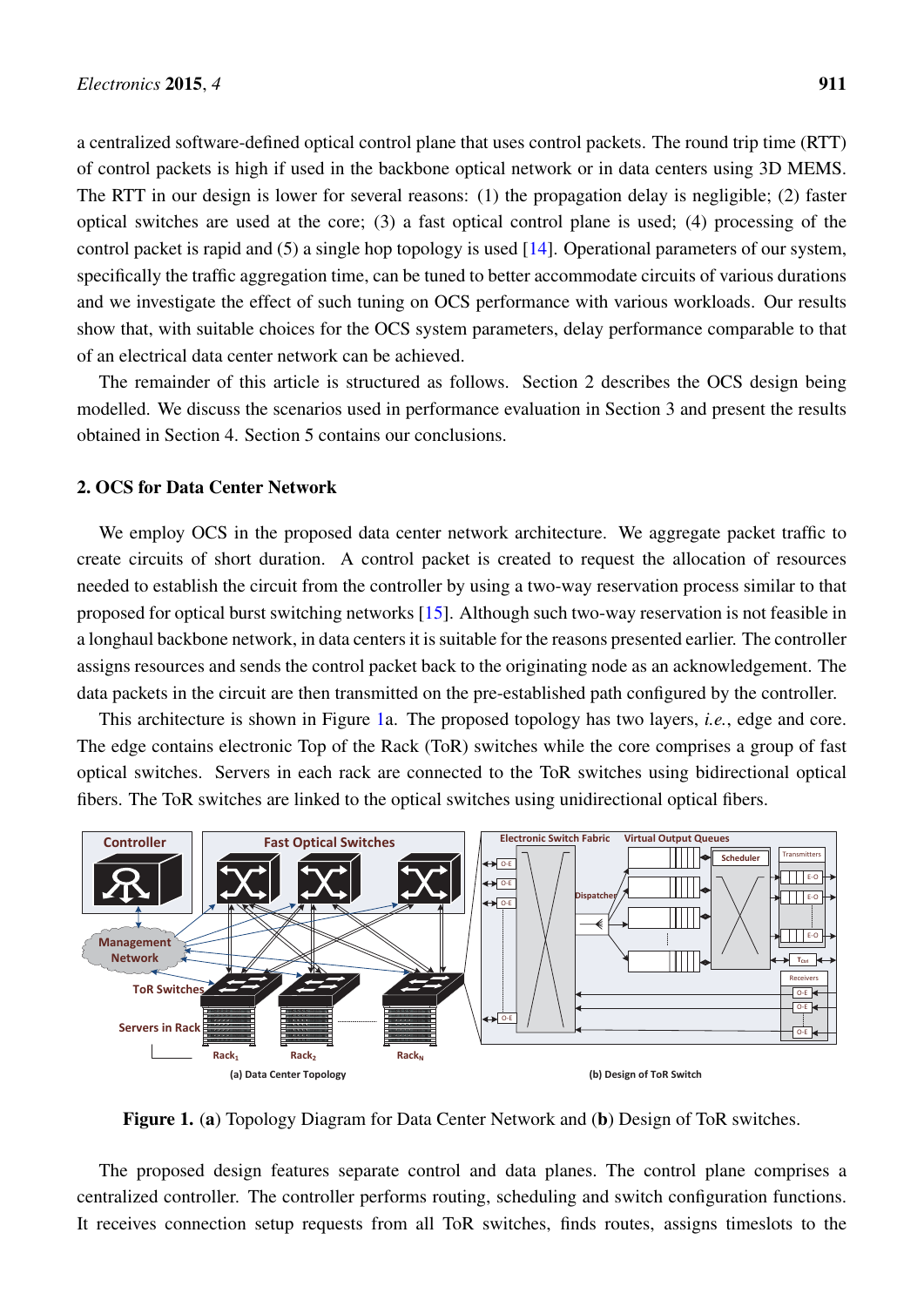connection requests, and configures optical switches with respect to the timeslots allocated. In order to perform these tasks, the controller keeps a record of the connection states of all optical switches. The data plane comprises optical switches that perform data forwarding on pre-configured lightpaths set up by the controller. A management network is used by the control plane that connects every ToR switch to the controller via a transceiver in each ToR switch reserved for use by control plane. Further details of this architecture are given elsewhere [\[16\]](#page-12-4).

#### *2.1. ToR Switch Design*

The design of the ToR switch is shown in Figure [1b](#page-2-0). The ToR switch performs intra-rack (same rack) switching using an electronic switch fabric. In order to route traffic to different racks (inter-rack), we consider  $(N - 1)$  virtual output queues (VOQs) where N represents the total number of ToR switches in the network. Most modern ToR switches support hundreds of VOQs. One VOQ is required for each destination rack. Packets going to the same destination rack are aggregated into the same VOQ. The VOQ not only aggregates traffic but it also avoids head of line blocking (HOL). The dispatcher module of the ToR switch sends each packet to the required VOQ by extracting network address from the destination IP address of the packet and matching it with the VOQ network address.

After traffic aggregation in the VOQ, a control packet is created to request a timeslot from the controller. The timeslot duration corresponds to the duration of the circuit, *i.e.*, the transmission time for the number of bits aggregated into the circuit by the VOQ. The controller processes the control packet to assign an optical path and a timeslot on that path to the circuit. The requesting VOQ is advised of this path by being told the relevant output port number of the corresponding ToR switch. The control packet is updated with this information and is returned to the ToR switch. The allocation process is described in Section 2.2. The data transmission proceeds via the assigned port number immediately after the control packet arrives back at the ToR switch. If the timeslot is not immediately available, the controller holds onto the control packet until it is.

We consider a timer-based algorithm for traffic aggregation which is shown in Algorithm [1.](#page-4-0) The timer starts when a packet reaches the empty VOQ (lines 8–11 in Algorithm [1\)](#page-4-0). If the VOQ is not empty when the packet arrives, it joins other packets in the VOQ (lines 13–14 in Algorithm [1\)](#page-4-0). Upon expiration of the timer, the control packet is created and is sent to the controller to request a new timeslot (lines 3–7 in Algorithm [1\)](#page-4-0). At this stage, the control packet comprises the requested circuit length in bytes and the IP addresses of source and destination ToR switches. The controller performs routing and scheduling algorithm as described in Section 2.2, assigns a timeslot in the optical switch path and allocates ToR port number to which circuit is to be transmitted and sends it back to the ToR switch.

The control packet now contains the ToR port number assigned by the controller and the circuit length. The scheduler in the ToR switch sends packets according to the circuit length to the queue of the assigned port. This procedure is called circuit transmission and is shown in Algorithm [2.](#page-5-0) A number of packets corresponding to the circuit length are extracted from the VOQ and are sent to the assigned port for transmission (lines 5–9 in Algorithm [2\)](#page-5-0). The scheduler also starts a new timer if the VOQ is not empty after circuit transmission because new packets might have arrived during the RTT of the control packet (lines 14–22 in Algorithm [2\)](#page-5-0).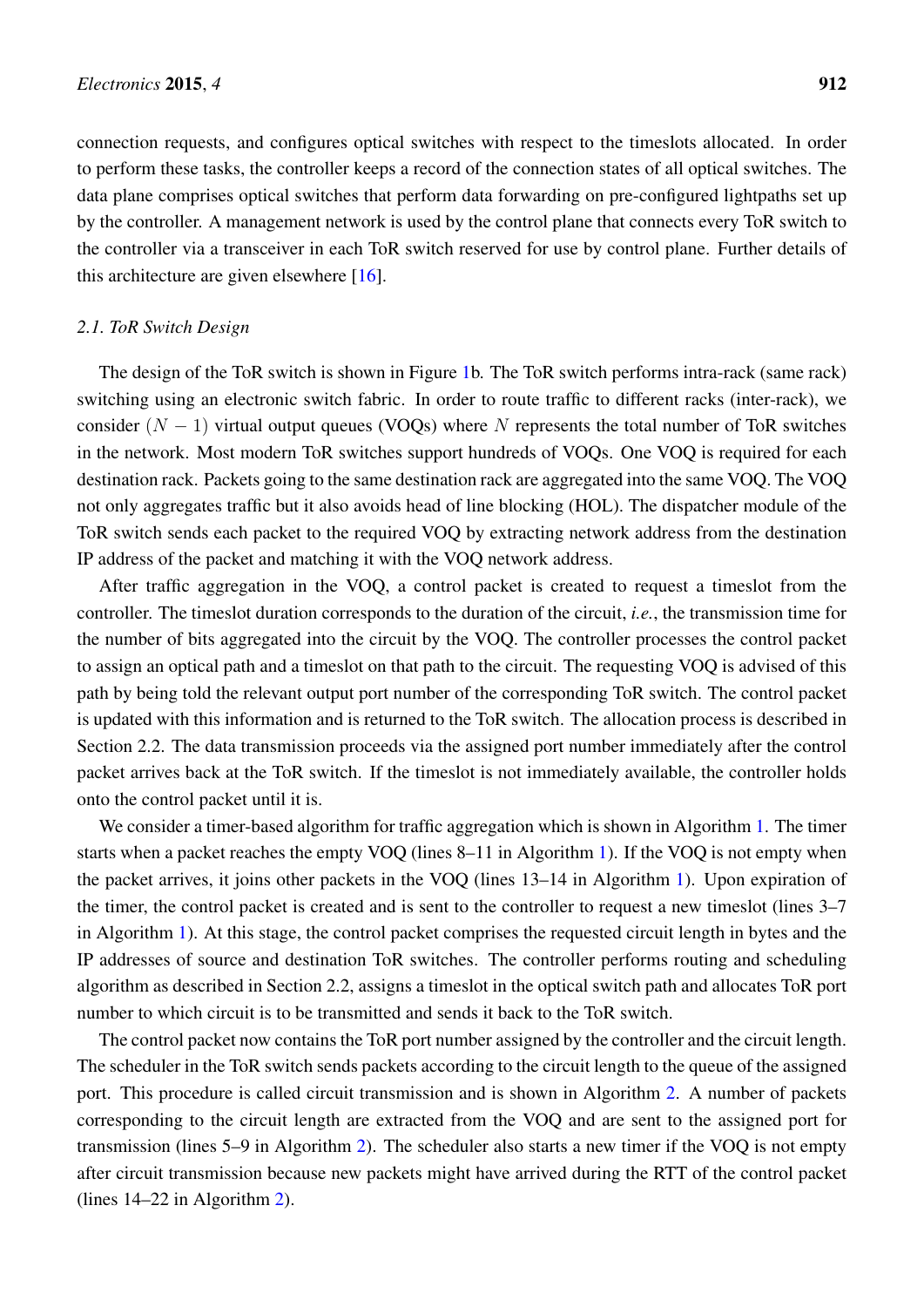<span id="page-4-0"></span>Algorithm 1 Traffic Aggregation Mechanism at ToR Switch

# *2.2. Routing and Scheduling*

The controller keeps a record of the connections of all optical switches. It performs routing, scheduling and optical switch configuration. The routing and scheduling mechanism is depicted in Algorithm [3.](#page-5-1) The controller first gets the source and destination IP addresses from the incoming control packet and reads the source and destination IDs of the ToR switches (lines 2–3 in Algorithm [3\)](#page-5-1). We employ a horizon-based scheduling algorithm similar to that presented for optical burst switching networks [\[15\]](#page-12-3). The term horizon is defined as the latest available time when the channel will be free. By using horizon scheduling, the controller finds source and destination ports of optical switches and their horizons (lines 4–6 in Algorithm [3\)](#page-5-1). The next step is to create a timeslot on the basis of the requested circuit length and to set up a path for this circuit (lines 9–12 in Algorithm [3\)](#page-5-1). After setting up the path in the horizon table, the controller sets the port number of the ToR switch to which circuit will be assigned (line 12 in Algorithm [3\)](#page-5-1). Finally, it sends the control packet back to the ToR switch when the circuit transmission time is about to start (line 13 in Algorithm [3\)](#page-5-1).

Switch configuration is the final task of the controller. After processing the control packet, a configuration message is generated and is sent to the switch controller for optical switch configuration. The switch controller configures the optical switch according to the instructions in the configuration message. The switch controller can control multiple optical switches.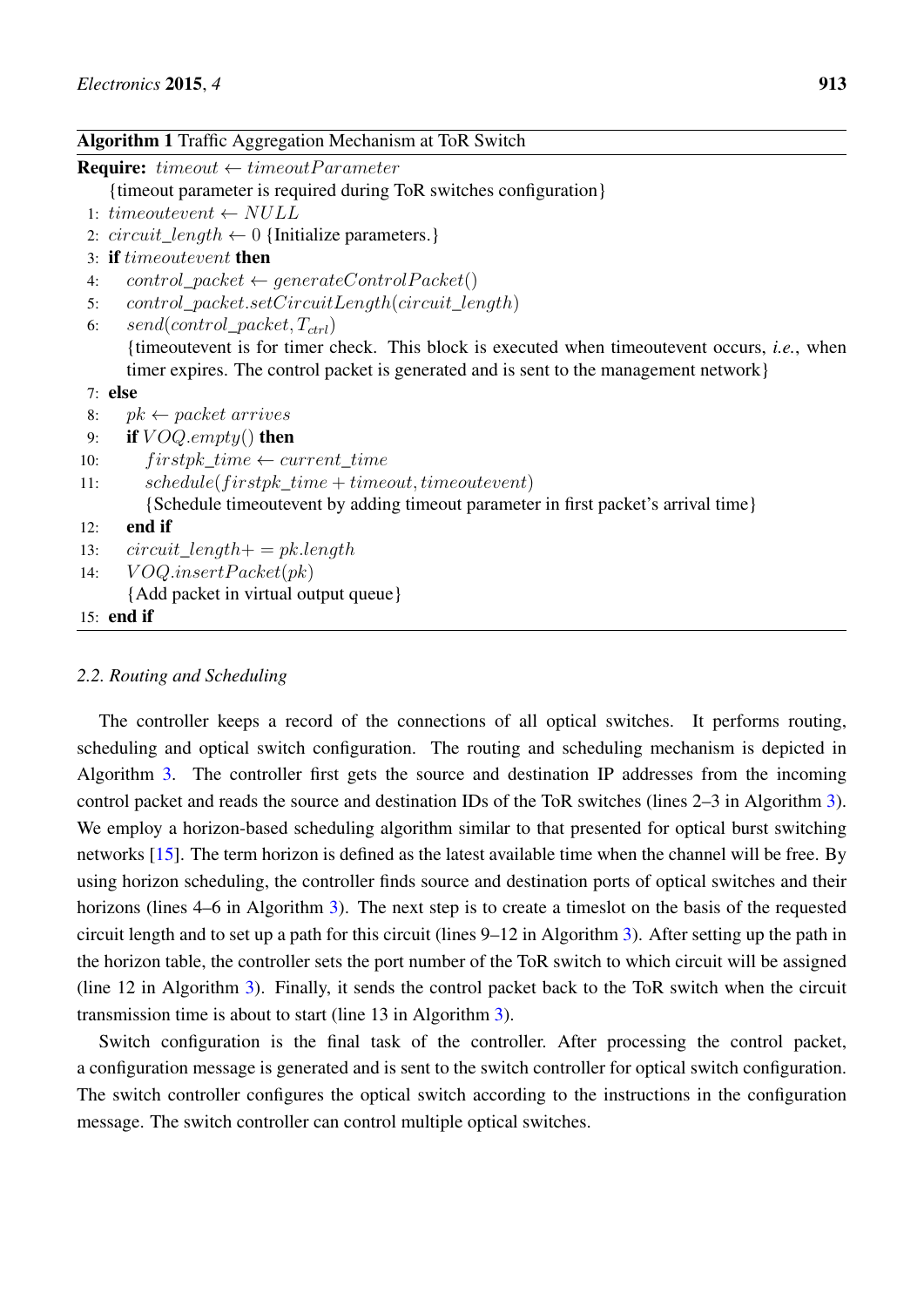# <span id="page-5-0"></span>Algorithm 2 Circuit Transmission at ToR Switch

**Require:**  $timeout \leftarrow timeoutParameter$ 

- 1:  $cp \leftarrow control packet arrives$
- 2: circuitsize  $\leftarrow cp.getSize()$
- 3: portno  $\leftarrow cp.getPortNo()$

{Initialization of different variables when the control packet arrives at the ToR switch after being processed by the controller.}

- 4: length  $\leftarrow 0$
- 5: while  $VOQ.has Packets()$  do
- 6: if length  $\le$  circuitsize then
- 7:  $packet \leftarrow VOQ.getPacket()$
- 8:  $length+ = packet.length$
- 9: send(packet, portno)
- 10: else
- 11: break
- $12:$  end if

```
13: end while
```
{Following steps reinitialize variables after circuit transmission.}

- 14: if  $VOQ \rightarrow empty()$  then
- 15:  $circuit\_length \leftarrow 0$
- 16: firstpk time  $\leftarrow 0$
- 17: else
- 18:  $pk \leftarrow VOQ.get(0)$
- 19:  $firstpk\_time \leftarrow pk.arrayulture$
- 20:  $schedule(firstpk_time + timeout, timeout event)$
- 21:  $circuit\_length \leftarrow VOQ.getTotal PacketsLength()$
- 22: end if

# <span id="page-5-1"></span>Algorithm 3 Routing and Scheduling

- 1:  $\mathit{c}p \leftarrow \mathit{control} \text{ packet} \text{ arrives at the controller}$
- 2:  $sID \leftarrow getSrcId(cp.getSourceToRAddress)$
- 3:  $dID \leftarrow getDestId((cp.getDestToRAddress)$ 
	- {Above lines get source and destination IDs of ToR switches}
- 4:  $src\_ch \leftarrow getH\_Ch(sID)$
- 5:  $dest\_ch \leftarrow getH\_Ch(dID)$

{Above methods return channels of latest horizon}

- 6:  $T_{fast} \leftarrow getMax(getH(src\_ch), getH(det\_ch))$
- {Above methods return latest horizon}
- 7:  $CL \leftarrow cp.getCircuitLength()$
- 8:  $T_{RL} \leftarrow CL * 8/Datarate$

{Requested timeslot  $T_{RL}$  is calculated from circuit length (CL) in the control packet.}

- 9:  $T_{start} \leftarrow T_{fast} + T_{swf} + T_{proc} + T_{overhad}$
- 10:  $T_{end} \leftarrow T_{start} + T_{RL} + T_{quad}$ {Above lines represent starting and ending time of timeslot.}
- 11:  $setupPath(src\_ch, dest\_ch, T_{start}, T_{end}, T_{cur})$  {Horizon is updated}
- 12: cp.setchannel( $K + (src\_ch \pmod{ch})$ ){Port to port mapping from horizon table to ToR switch}
- 13: sendAt(cp,  $T_{start} T_{overhad}$ ){Control packet is sent back to the source ToR.}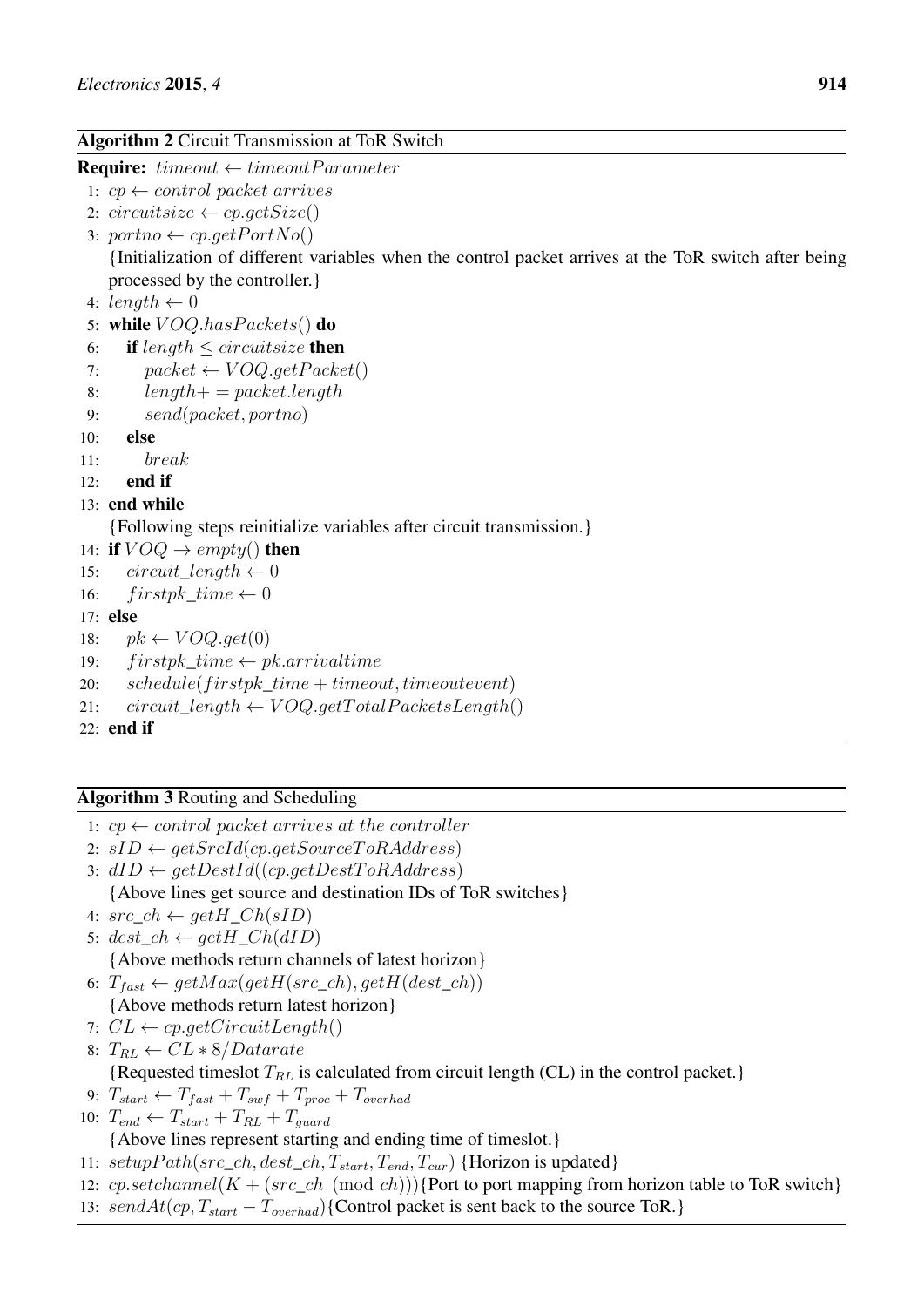#### *2.3. Fast Optical Switches*

Recent years have seen the introduction of new types of faster optical switches, some of which are described below.

#### 2.3.1. AWGR

An AWGR can be used as a strictly non-blocking switch, if it is used with tunable wavelength converters (TWCs) at the input ports and fixed wavelength converters (FWCs) at the output ports. Its design in shown in Figure [2a.](#page-6-0) The TWC selects its wavelength according to the desired output port. An AWGR switch design with  $(512 \times 512)$  ports has been reported by using 512 channels with 10 GHz channel spacing [\[8\]](#page-11-7). AWGR-based interconnects have been proposed in recent studies [\[17](#page-12-5)[–19\]](#page-12-6).

## 2.3.2. SOA Switch

An SOA switch can be built by using SOAs in a broadcast-and-select architecture [\[9](#page-11-9)[,10](#page-11-10)[,20\]](#page-12-7) as shown in Figure [2b.](#page-6-1) First, the input signal is broadcast using a  $(1 \times N)$  coupler, where N is the total number of input/output ports. Each output of the  $(1 \times N)$  coupler is attached to one of N SOAs per output port. It has been reported that SOAs are required after every  $(1 \times 32)$  coupling factor, in order to provide gain to overcome losses [\[10\]](#page-11-10). A large scale strictly non-blocking switch fabric having  $(1024 \times 1024)$  ports can be built if two stages of SOA gates are used, *i.e.*, after the first stage of SOAs, light is broadcast again by using a  $(1 \times 32)$  coupler to another stage of SOAs.



<span id="page-6-2"></span><span id="page-6-1"></span><span id="page-6-0"></span>Figure 2. Different types of fast optical switches. (a) arrayed waveguide grating routers (AWGR) Switch; (b) emiconductor optical amplifier (SOA) Switch; (c)  $1 \times N$  Photonic Switch.

## 2.3.3.  $(1 \times N)$  Photonic Switch

Photonic switches with a  $(1 \times N)$  configuration using Polarized Lead Zirconium Titanate (PLZT) waveguide technology have been proposed [\[12\]](#page-12-0). These switches use  $(1 \times 2)$  Mach-Zehnder Interferometer with 3dB couplers arranged in multiple stages to implement a  $(1 \times N)$  switch fabric. A Photonic switch with a  $(1 \times N)$  configuration using phased array switching technology has also been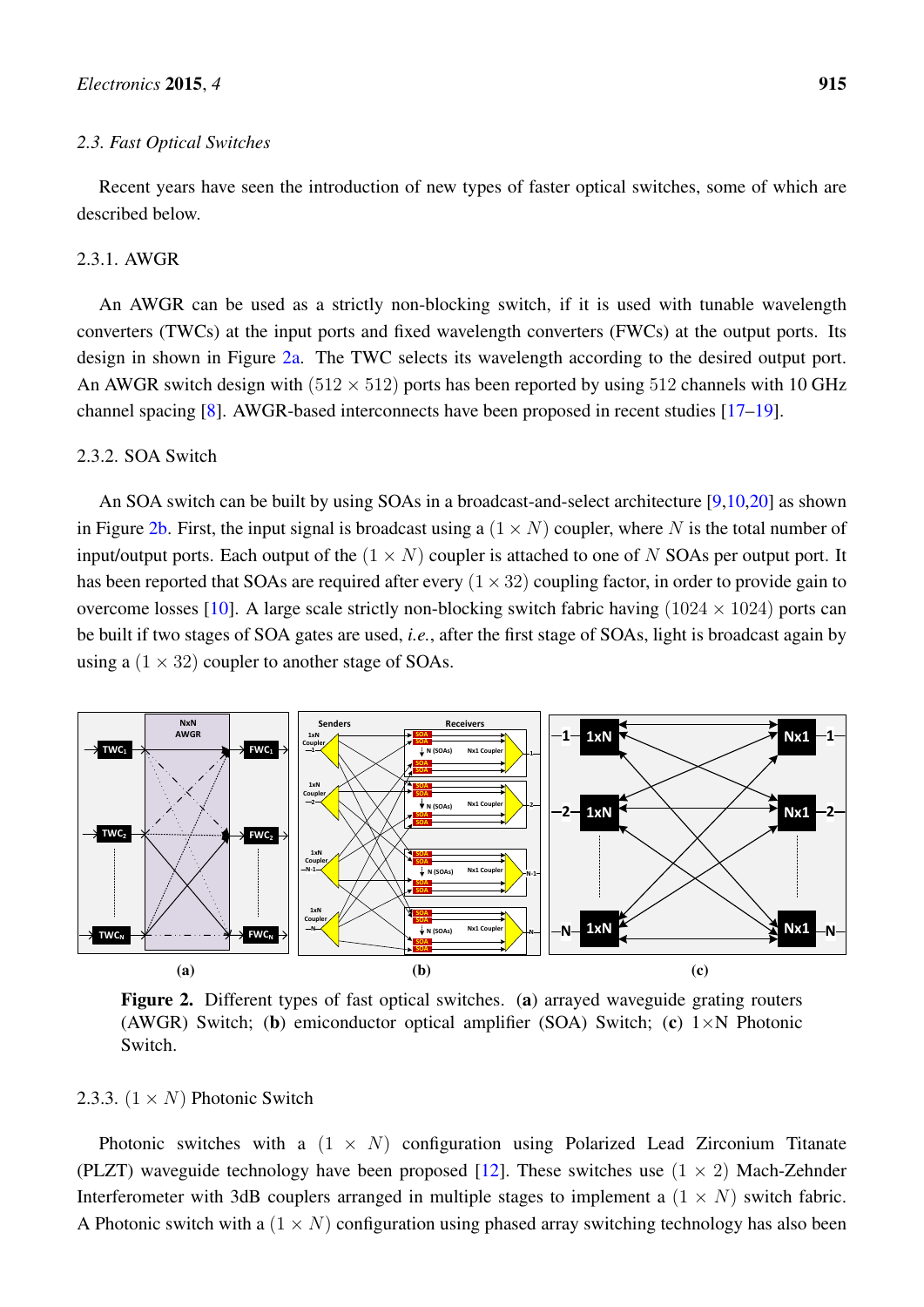proposed [\[21\]](#page-12-8). These switches use a single stage of phased array modulators between star couplers. An  $(N \times N)$  strictly non-blocking switch fabric can be built by using the Spanke architecture [\[13\]](#page-12-1) as shown in Figure [2c.](#page-6-2) A  $(1 \times N)$  switch is used at each input port and an  $(N \times 1)$  switch is used at each output port.

## 3. Performance Analysis

To assess the performance of the OCS for architecture described above, we developed simulations models using OMNeT++ simulation framework [\[22\]](#page-12-9). The key simulation parameters are presented in Table [1.](#page-7-0) The simulated topology comprises 40 ToR switches with 40 servers connected to each ToR switch. We consider a management network for the control plane that connects all ToR switches with a single controller. We use one fast switch which is connected to the management network.

We consider three different core network sizes, *i.e.*, fully subscribed, 2:1 over-subscribed and 4:1 oversubscribed networks wherein the degree of each ToR is 40, 20 and 10 respectively. The three different levels of core network oversubscription are explored so as to investigate the impact of traffic aggregation on the performance of the system. In a fully subscribed network, all servers in a rack send their traffic to the servers in other racks, *i.e.*, 100% of the traffic is inter-rack while in a 2:1 oversubscribed network, 50% of the traffic is inter-rack and 50% of it is intra-rack. Similarly in a 4:1 oversubscribed network, 75% of the traffic is intra-rack and 25% of the traffic is inter-rack. A fully subscribed network will aggregate more traffic than 2:1 or 4:1 oversubscribed networks, resulting in higher latency due to the higher transmission time under the same parameters of traffic aggregation and load. We consider four cases for traffic aggregation by using values of aggregation in all three networks drawn from the set  $\{25 \mu s, 50 \mu s, 75 \mu s, 100 \mu s\}.$ 

<span id="page-7-0"></span>

| <b>Parameter Name</b>               | <b>Symbol</b>  | Value                                                 |
|-------------------------------------|----------------|-------------------------------------------------------|
| ToR switches & total racks          | $T_{RK}$       | 40                                                    |
| Servers in each rack                | $S_{RK}$       | 40                                                    |
| Degree of ToR switches              | X              | ${40,20,10}$                                          |
| Traffic aggregation time            | $T_a$          | $\{25 \,\mu s, 50 \,\mu s, 75 \,\mu s, 100 \,\mu s\}$ |
| Processing time of control packet   | $T_{proc}$     | $1 \mu s$                                             |
| Switching time of fast switch       | $T_{swf}$      | $1 \mu s$                                             |
| Overhead                            | $T_{overhead}$ | $1 \mu s$                                             |
| Data rate                           |                | 10 Gbps                                               |
| Topological degree of communication | TDC            | ${1,10}$ racks                                        |

Table 1. Simulation Parameters.

We use a conservative value of  $1 \mu s$  for the switching time of the optical switches. Fast optical switches can be configured in a few nanoseconds [\[10,](#page-11-10)[18\]](#page-12-10). The RTT of the control packet comprises its processing time at the controller  $(T_{proc})$  and the overhead time  $(T_{overhead})$ . The overhead time is the sum of the propagation delay, the processing delay of the control packet at the electronic switch, and the delay in performing optical-electrical-optical (O-E-O) conversion. We conservatively select the value of  $T_{overhead}$  to be 1 µs, even though all these delays are negligible (at most a few nanoseconds [\[7\]](#page-11-2)).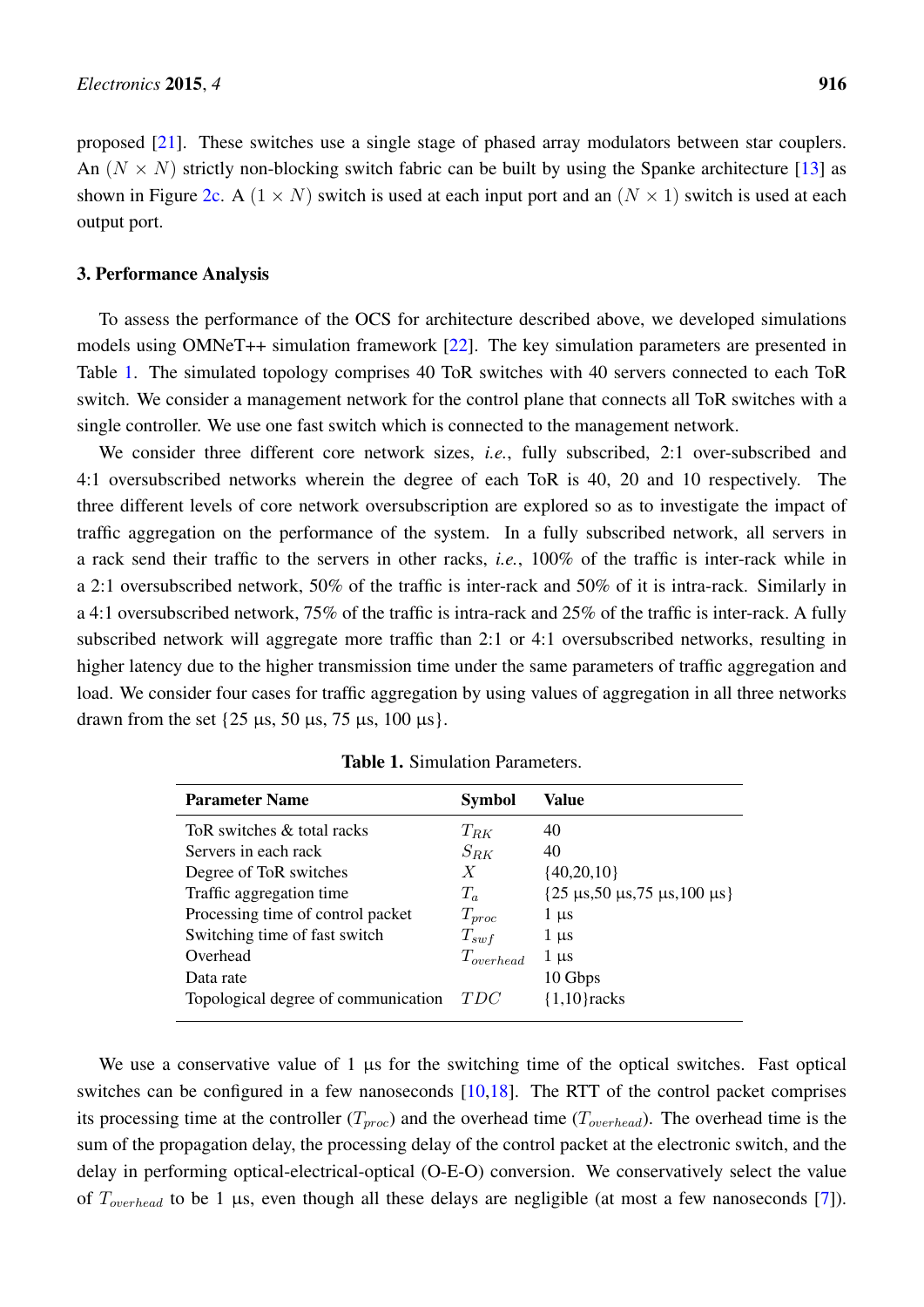We choose a value of 1 µs for  $T_{proc}$ . The  $T_{proc}$  is compatible with the upper bound of the routing and scheduling algorithm that we measure in Section 4.1.

We select two cases of topological degree of communication (TDC). The TDC indicates the traffic workload diversity. Setting  $TDC = 1$  means that servers in a rack communicate with servers in only 1 destination rack (low traffic diversity) while setting TDC = 10 indicates that each server in a rack communicates with servers in 10 destination racks (high traffic diversity).

We benchmark the performance against an ideal electrical packet switching network that features a two layer leaf-spine topology [\[23\]](#page-12-11) as shown in Figure [3.](#page-8-0) Its performance provides a baseline against which to compare the performance of the new networks.

<span id="page-8-0"></span>

**Figure 3.** Topology diagram for the baseline electrical network (Leaf-spine topology).

## 4. Results and Discussion

The simulation results obtained are shown in Figures [4](#page-8-1) and [5.](#page-9-0) Four of the curves in Figures 4 and [5](#page-9-0) show end-to-end delay versus offered load for different values of the traffic aggregation time while the fifth curve shows corresponding performance of the baseline electrical network.

<span id="page-8-1"></span>

<span id="page-8-2"></span>Figure 4. Average end-to-end latency with different parameters of traffic aggregation and with respect to different network over-subscription for low diversity traffic, *i.e.*, topological degree of communication (TDC) = 1. (a) Fully Subscribed Network; (b) 2:1 Over-subscribed Network; (c) 4:1 Over-subscribed Network.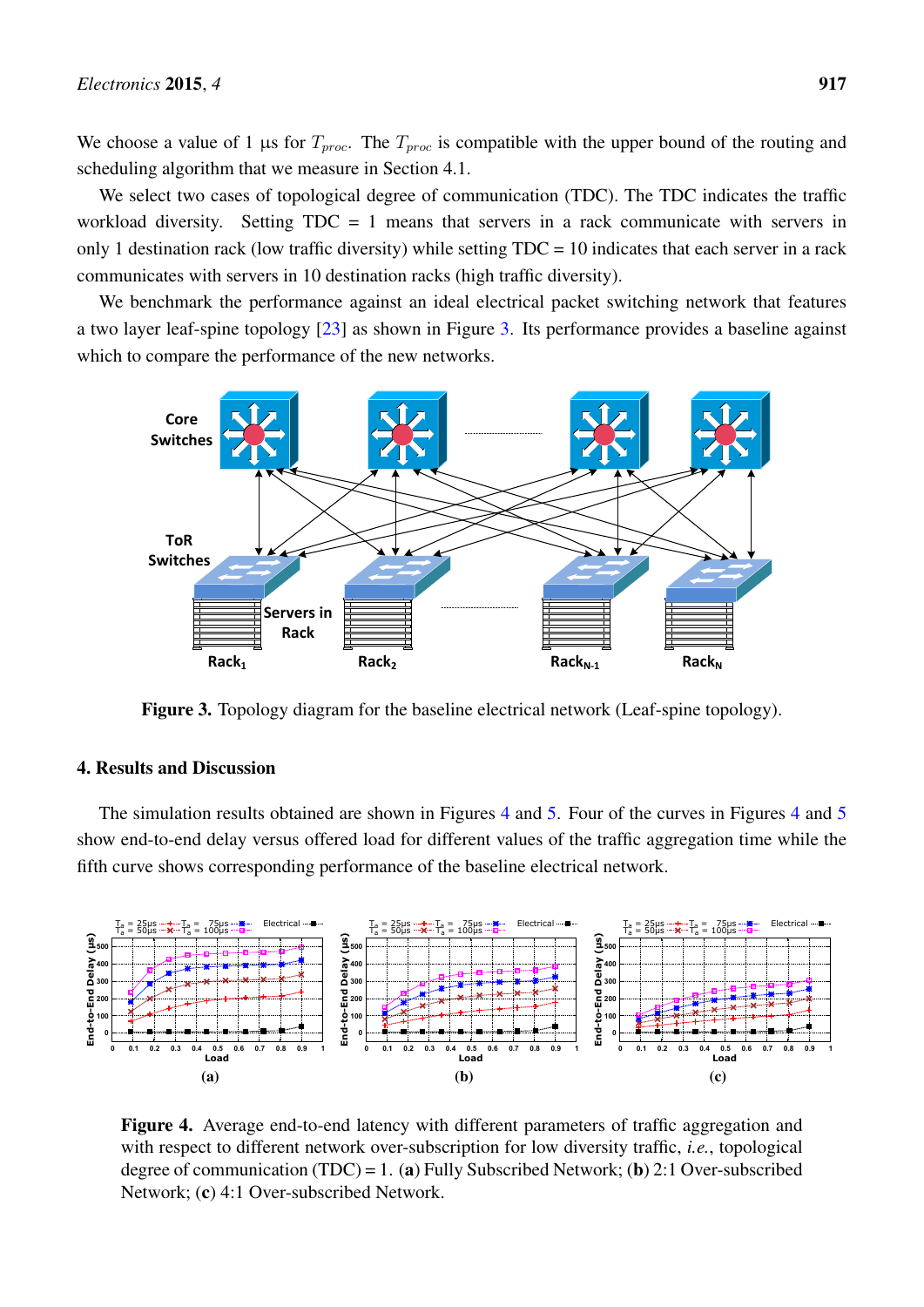<span id="page-9-0"></span>

<span id="page-9-3"></span><span id="page-9-2"></span><span id="page-9-1"></span>Figure 5. Average end-to-end latency with different parameters of traffic aggregation and with respect to different network over-subscription for high diversity traffic, *i.e.*,  $TDC = 10$ . (a) Fully Subscribed Network; (b) 2:1 Over-subscribed Network; (c) 4:1 Over-subscribed Network.

Figures [4](#page-8-1) and [5](#page-9-0) also reveal the impact of traffic diversity. Low diversity traffic where  $TDC = 1$  has higher latency than high diversity traffic where  $TDC = 10$  in a fully subscribed network as shown in Figures [4a](#page-8-2) and [5a.](#page-9-1) This is because a large amount of traffic is aggregated with a low diversity workload, it takes more time to transmit this large amount of traffic, and so high latency is observed. Latency decreases as we move from a fully subscribed network to an oversubscribed network due to lower levels of traffic aggregation. It can be inferred from our results that aggregated traffic should not be less than 100 µs at high load levels that may result in network congestion as shown in Figure [5b](#page-9-2) with  $T_a = 25 \text{ }\mu\text{s}$ and in Figure [5c](#page-9-3) with  $T_a = \{25 \mu s, 50 \mu s, 75 \mu s\}$ . In these cases, circuit establishment requests are generated more frequently and each request is delayed by the RTT of the control packet. Network bandwidth is wasted during this round trip time, and so network congestion may occur at high traffic load. In the case of a low traffic load, we get performance comparable to the baseline electrical network because any wasted bandwidth caused by circuit establishment requests is not so high that it could lead to network congestion.

#### *4.1. Performance of the Control Plane*

In order to assess the performance of the routing and scheduling algorithm of the control plane, we run our algorithm on an Intel host with a Core i7, 2.17 GHz processor and 16 GB RAM. The results were obtained for several combinations of parameters. To ensure statistical significance, we averaged the results of 1000 runs and the results are shown in Table [2.](#page-10-0)

When a control packet arrives at the controller, the controller performs the routing and scheduling operations described in Algorithm [3.](#page-5-1) The complexity of the routing and scheduling algorithm is  $O(Q \times X + \mu)$ , where Q is the number of optical switches, X is the degree of ToR switches and  $\mu$ represents the sum of processing time of all other instructions. This is assumed to be a constant of negligibly low value. We measure the execution time in fully subscribed, 2:1 oversubscribed and 4:1 oversubscribed networks as shown in Table [2.](#page-10-0) We assume 40 servers per rack and 1000 port optical switch. It can be noticed in Table [2](#page-10-0) that we get good performance of the algorithm in 4:1 oversubscribed networks even with a 1000 rack network. The execution time of the algorithm increases as we decrease the level of network over-subscription. A fully subscribed network is inefficient, e.g., only 40% resources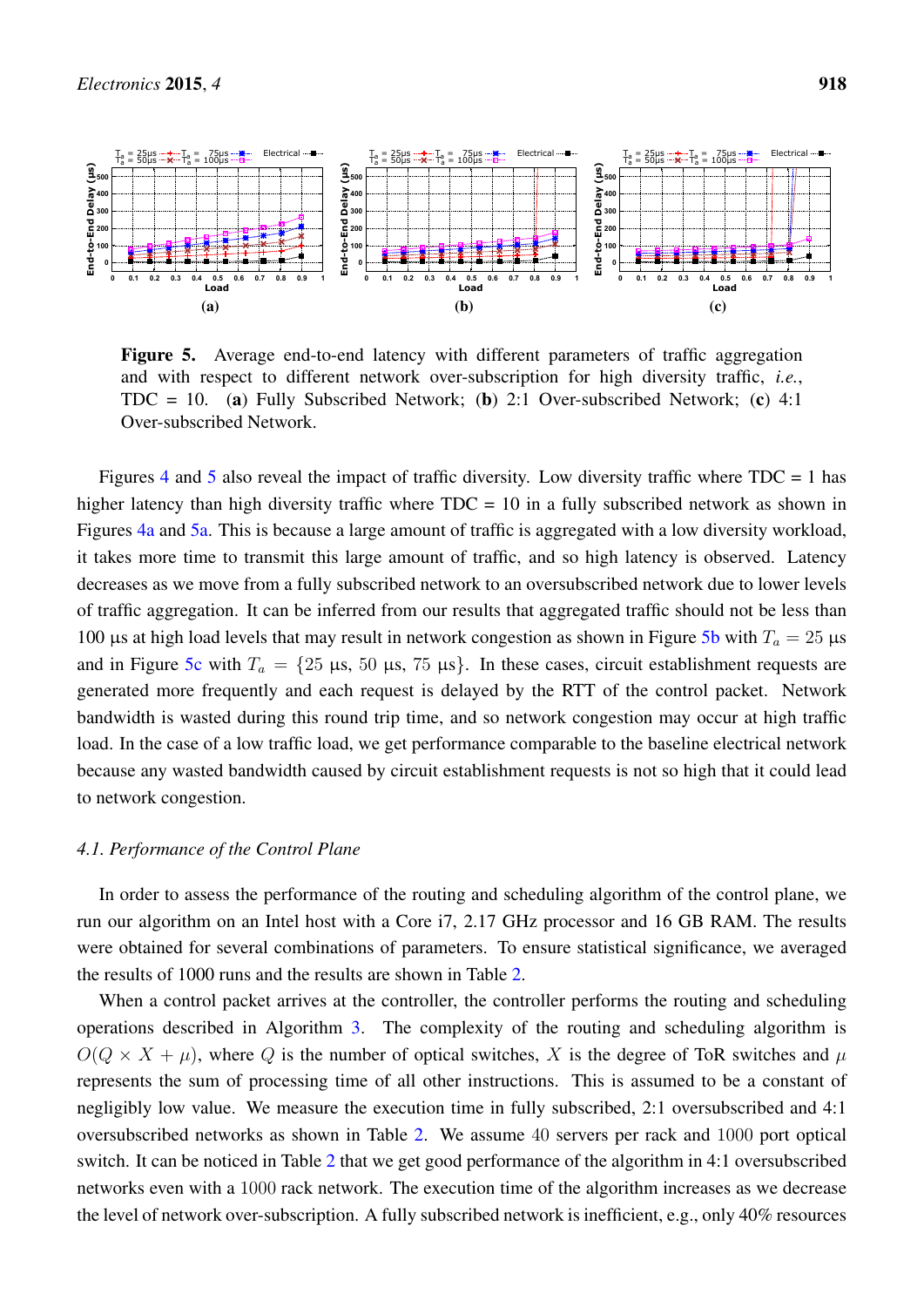of a fully subscribed fat tree network is utilized [\[24\]](#page-12-12). So in order to efficiently utilize resources, network over-subscription is used. By using oversubscribed networks, our algorithm demonstrates good performance even with very high network size.

<span id="page-10-0"></span>

| <b>Algorithm</b>       | <b>Over-Subscription</b> | <b>Optical Switch <math>(Q)</math></b> | Degree of ToR $(X)$ | Racks $(N)$ | Exec. T                     |
|------------------------|--------------------------|----------------------------------------|---------------------|-------------|-----------------------------|
| Routing and scheduling | 4:1                      |                                        | 10                  | 100         | $< 0.1 \,\mu s$             |
|                        |                          | 10                                     | 10                  | 1000        | $< 0.5 \text{ }\mu\text{s}$ |
|                        | 2:1                      |                                        | 20                  | 50          | $< 0.1 \,\mu s$             |
|                        |                          | 10                                     | 20                  | 500         | $1 \mu s$                   |
|                        |                          | 20                                     | 20                  | 1000        | $2.1 \,\mu s$               |
|                        | 1:1                      | $\mathbf{1}$                           | 40                  | 25          | $< 0.1 \,\mu s$             |
|                        |                          | 20                                     | 40                  | 500         | $3.1 \,\mu s$               |
|                        |                          | 40                                     | 40                  | 1000        | $6.2 \mu s$                 |

Table 2. Performance of the Control Plane.

## *4.2. Future Work*

In this paper, we consider network-level simulation of a proposed new data center network design by using OMNeT++ to validate our design. In future, we aim to develop a prototype of this design. For this purpose, we aim to use servers to emulate ToR switches and another server will be used as the controller. In order to implement the control plane algorithm, there are two options: (1) To develop our own controller; (2) To use an existing SDN controller and implement our algorithm on it. For second option, different open source SDN controller can be considered such as OpenDayLight, OpenContrail, Ryu, Floodlight and FlowVisor. For data plane implementation, we can consider any fast optical switch that we describe in Section 2.3.

#### 5. Conclusions

We investigated the performance of a new OCS architecture for data center networks by using network-level simulation. The modelled switch architecture features fast optical switches in a single hop topology with a centralized software-defined optical control plane.

We consider circuits of short-duration and use different workloads with various traffic aggregation parameters to investigate the OCS performance. The results reveal that our traffic aggregation mechanisms, with appropriately chosen parameters, produce delay performance comparable to that of an electrical packet switched data center network even with high traffic load.

#### Acknowledgments

The work was supported by the Irish Research Council and IBM-Ireland through the Enterprise Partnership Scheme. We are also grateful to the National Centre for Physics, Pakistan for providing access to high speed servers for running simulations.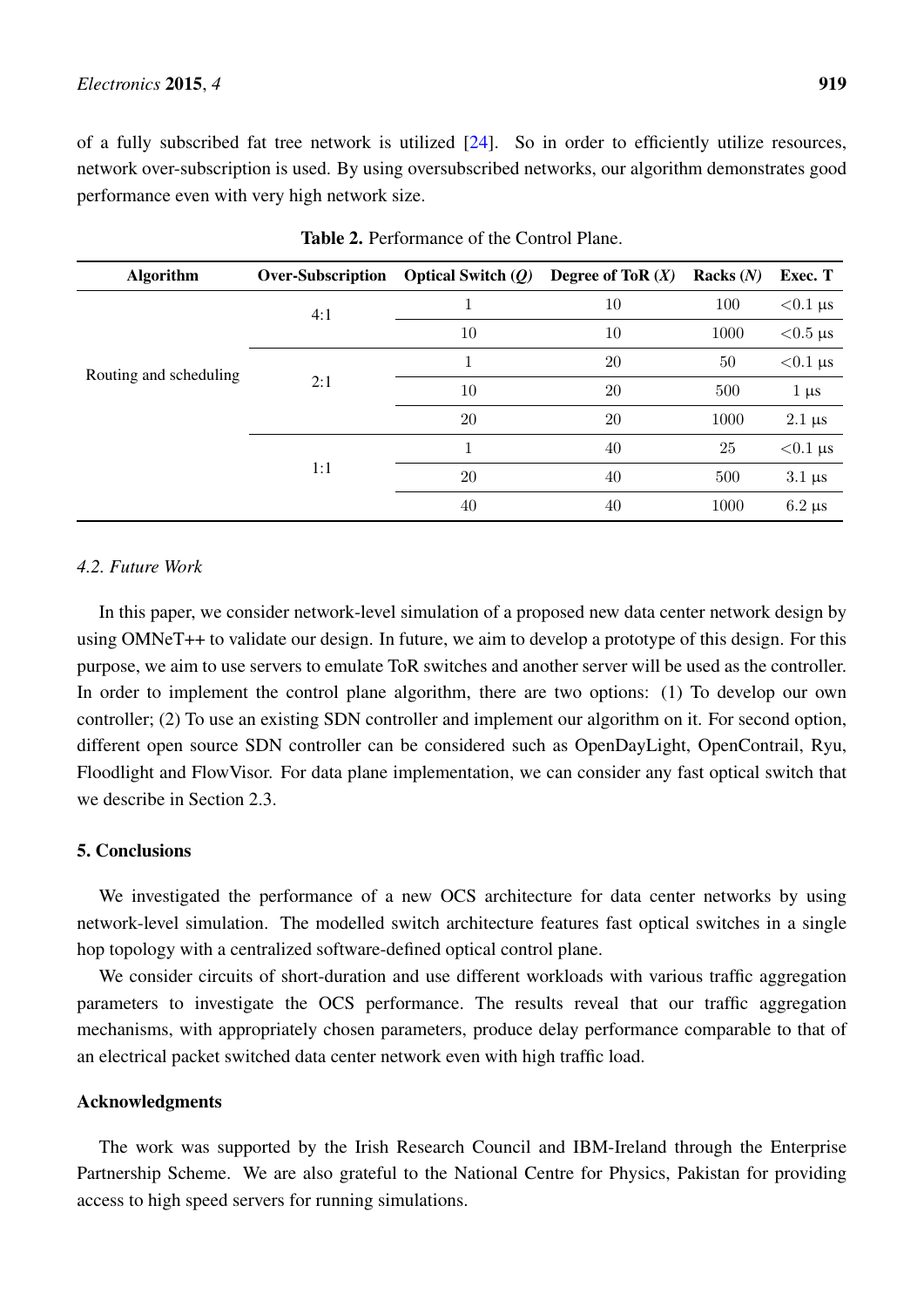## Author Contributions

M. Imran designed the research methods that were used in this study. All authors contributed equally to the analysis, the interpretation of the results and the preparation of the manuscript. All authors have given approval to the final version of the manuscript.

# Conflicts of Interest

The authors declare no conflict of interest.

## References

- <span id="page-11-0"></span>1. 3D-MEMS Optical Circuit Switch. Available online: http://www.calient.net (accessed on 3 November 2015).
- <span id="page-11-1"></span>2. Farrington, N.; Porter, G.; Radhakrishnan, S.; Bazzaz, H.H.; Subramanya, V.; Fainman, Y.; Papen, G.; Vahdat, A. Helios: A hybrid electrical/optical switch architecture for modular data centers. *ACM SIGCOMM Comput. Commun. Rev.* 2011, *41*, 339–350.
- <span id="page-11-3"></span>3. Wang, G.; Andersen, D.G.; Kaminsky, M.; Papagiannaki, K.; Ng, T.; Kozuch, M.; Ryan, M. c-Through: Part-time optics in data centers. *ACM SIGCOMM Comput. Commun. Rev.* 2011, *41*, 327–338.
- <span id="page-11-4"></span>4. Miao, W.; Agraz, F.; Peng, S.; Spadaro, S.; Bernini, G.; Perelló, J.; Zervas, G.; Nejabati, R.; Ciulli, N.; Simeonidou, D.; *et al*. SDN-Enabled OPS With QoS Guarantee for Reconfigurable Virtual Data Center Networks. *J. Opt. Commun. Netw.* 2015, *7*, 634–643.
- <span id="page-11-5"></span>5. Peng, S.; Guo, B.; Jackson, C.; Nejabati, R.; Agraz, F.; Spadaro, S.; Bernini, G.; Ciulli, N.; Simeonidou, D. Multi-Tenant Software-Defined Hybrid Optical Switched Data Centre. *J. Light. Technol.* 2015, *33*, 3224–3233.
- <span id="page-11-6"></span>6. Christodoulopoulos, K.; Lugones, D.; Katrinis, K.; Ruffini, M.; O'Mahony, D. Performance evaluation of a hybrid optical/electrical interconnect. *Opt. Commun. Netw. IEEE/OSA J.* 2015, *7*, 193–204.
- <span id="page-11-2"></span>7. Chen, K.; Singla, A.; Singh, A.; Ramachandran, K.; Xu, L.; Zhang, Y.; Wen, X.; Chen, Y. OSA: An optical switching architecture for data center networks with unprecedented flexibility. *Netw. IEEE/ACM Trans.* 2014, *22*, 498–511.
- <span id="page-11-7"></span>8. Takada, K.; Abe, M.; Shibata, M.; Ishii, M.; Okamoto, K. Low-crosstalk 10-GHz-spaced 512-channel arrayed-waveguide grating multi/demultiplexer fabricated on a 4-in wafer. *Photonics Technol. Lett. IEEE* 2001, *13*, 1182–1184.
- <span id="page-11-9"></span>9. Aleksic, S. Analysis of power consumption in future high-capacity network nodes. *Opt. Commun. Netw. IEEE/OSA J.* 2009, *1*, 245–258.
- <span id="page-11-10"></span>10. Liboiron-Ladouceur, O.; Cerutti, I.; Raponi, P.G.; Andriolli, N.; Castoldi, P. Energy-efficient design of a scalable optical multiplane interconnection architecture. *IEEE J. Sel. Top. Quantum Electron.* 2011, *17*, 377–383.
- <span id="page-11-8"></span>11. Porter, G.; Strong, R.; Farrington, N.; Forencich, A.; Chen-Sun, P.; Rosing T.; Fainman, Y.; Papen, G.; Vahdat, A. *Integrating Microsecond Circuit Switching into the Data Center*; ACM: New York, NY, USA, 2013; Volume 43.